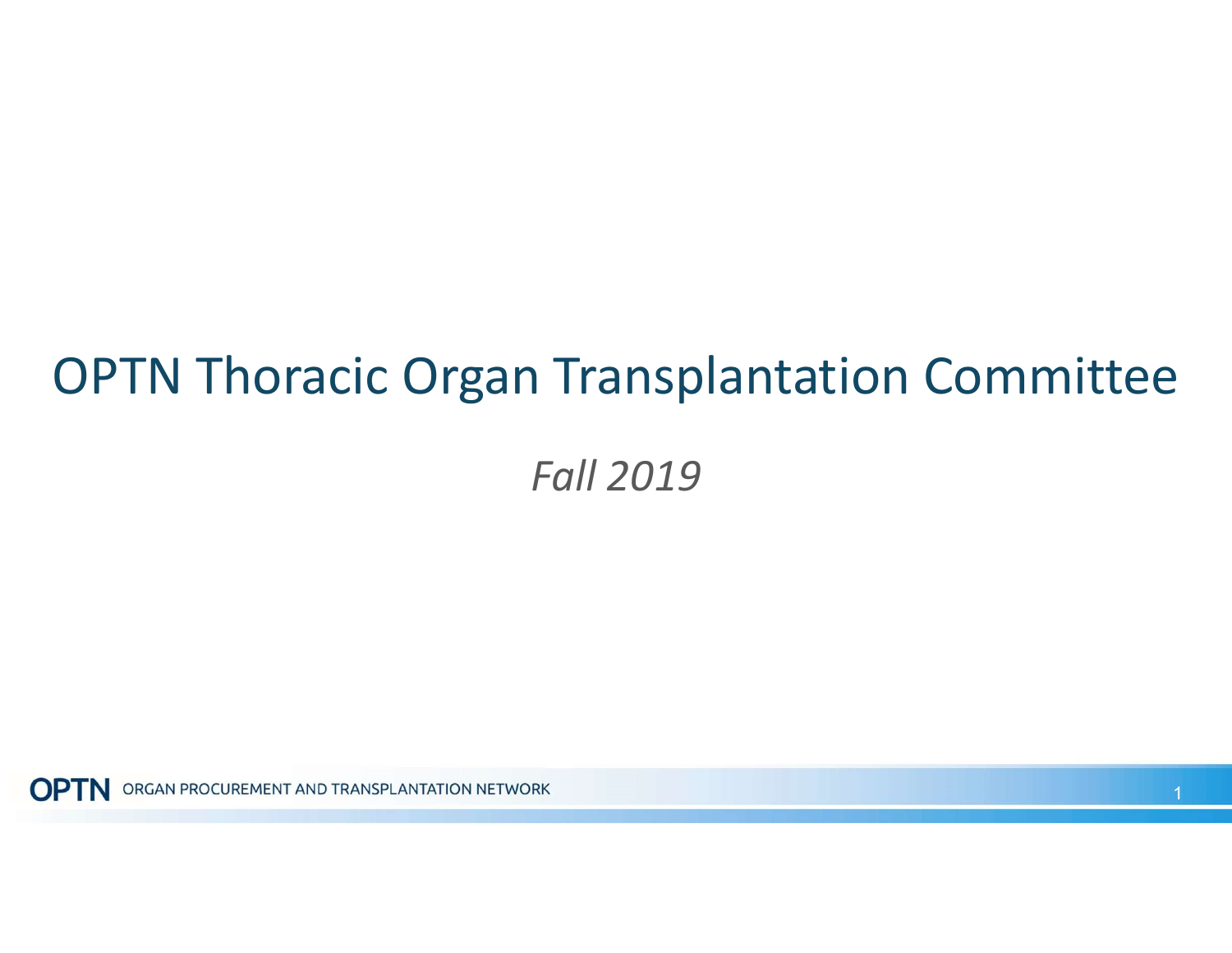## Committee Project Updates

# Lung

- • Public comment: Continuous Distribution of Lungs Concept Paper
- Evidence-gathering: LAS **Clarifications**
- • Monitoring: Removal of DSA from Lung Allocation Policy
- • Data collection monitoring: Monitoring collection of perfusion-related data fields

## **Heart**

- • Evidence Gathering: Modifications to Pediatric Heart Allocation Policy
- • Analyzing problem: Adult Heart Policy Language Clarifications and Exceptions Review
- • Monitoring: Modifications to the Adult Heart Allocation System

**OPTN** ORGAN PROCUREMENT AND TRANSPLANTATION NETWORK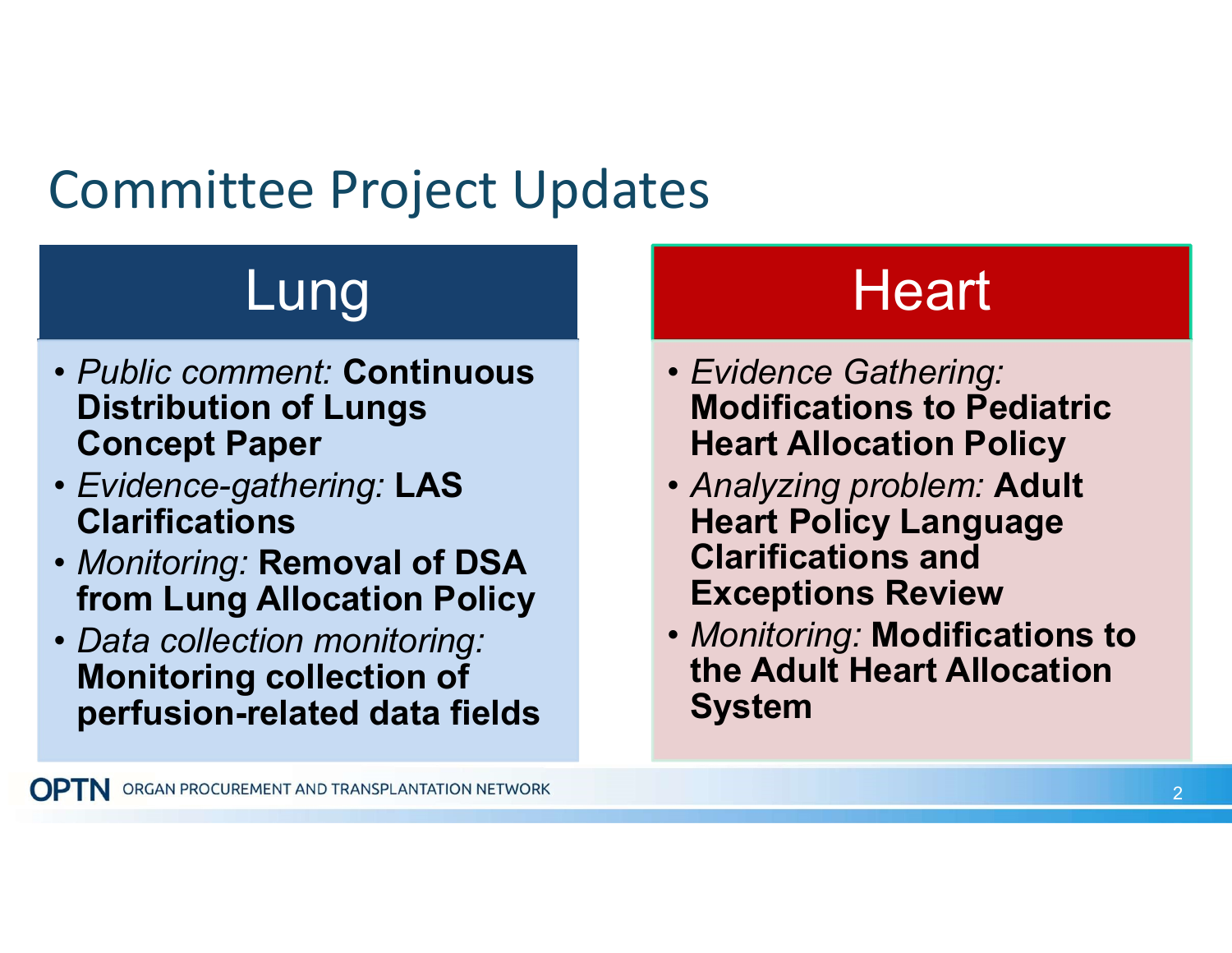## Committee Project Update – Removal of DSA From Lung Allocation Policy

- **Increase in number of high LAS transplants after DSA removal**
- **Lungs traveling farther (114 nm pre to 166 nm post)**
- Decrease in number of transplants within DSA
- Statistically significant decrease in waiting list mortality rate for some high LAS candidates
- National utilization rate remains stable, but variability by OPTN region still exists
- Monitoring of the Lung Allocation Change, 1 Year Report
	- $\blacksquare$  Next update will be 1  $\frac{1}{2}$  year monitoring report with projected release in late 2019

ORGAN PROCUREMENT AND TRANSPLANTATION NETWORK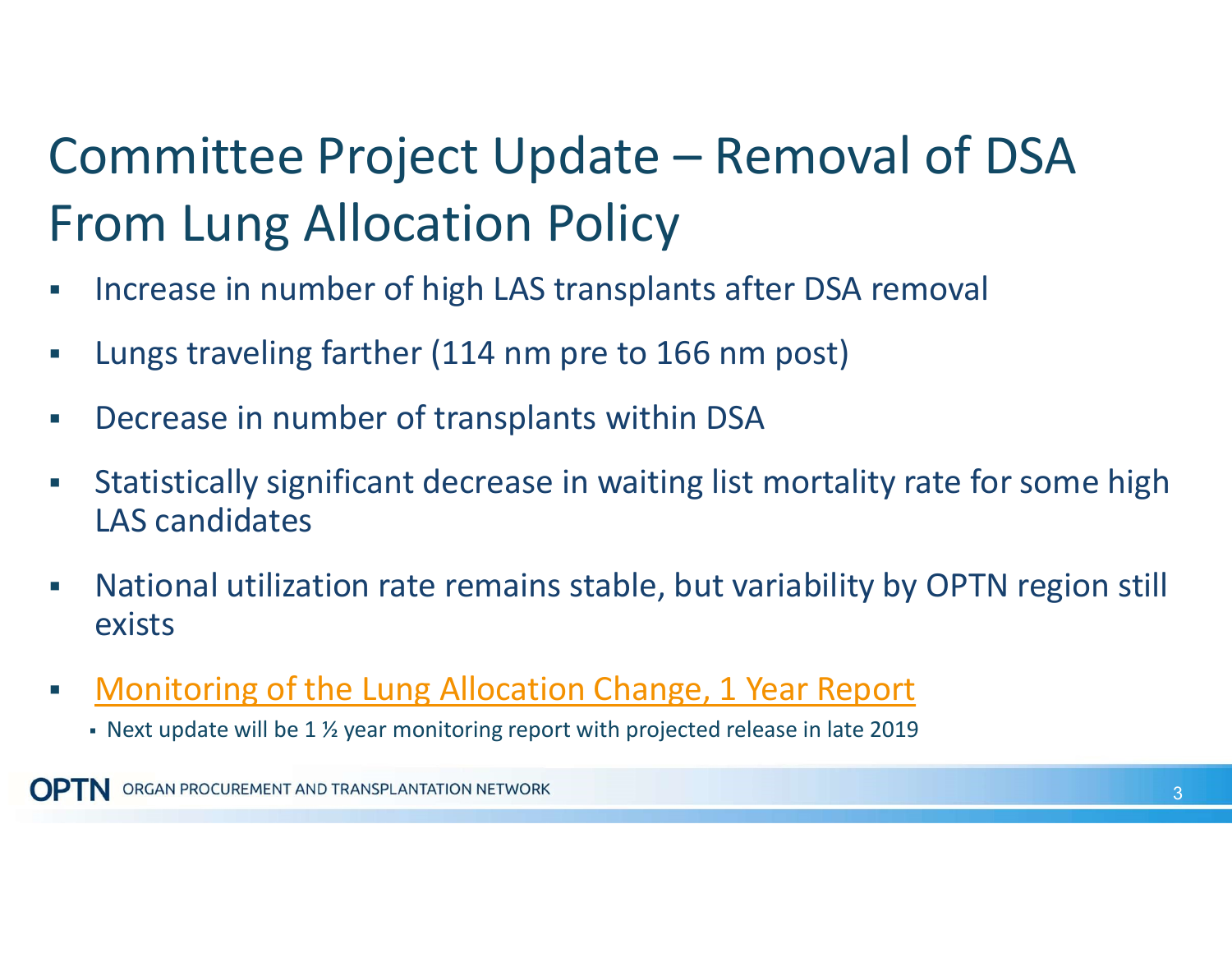## Committee Project Update – Modifications to the Adult Heart Allocation System

- Modifications intended to better stratify medical urgency, reflect increased use of MCSDs, and address access issues
- After implementation, approximately
	- 50% of recipients are new Adult Status 1 and 2
	- 26% of recipients are Adult Status 3
	- 19% of recipients are Adult Status 4
- **Hearts are traveling greater distances (84 nm pre to 223 nm post)**
- Decrease in number of transplants within DSA
- National utilization rate remains stable, roughly 35%
- **Four-Month Monitoring of Heart Allocation Proposal to Modify the Heart Allocation** System
	- Next update will be 1-year monitoring report projected for 2020

ORGAN PROCUREMENT AND TRANSPLANTATION NETWORK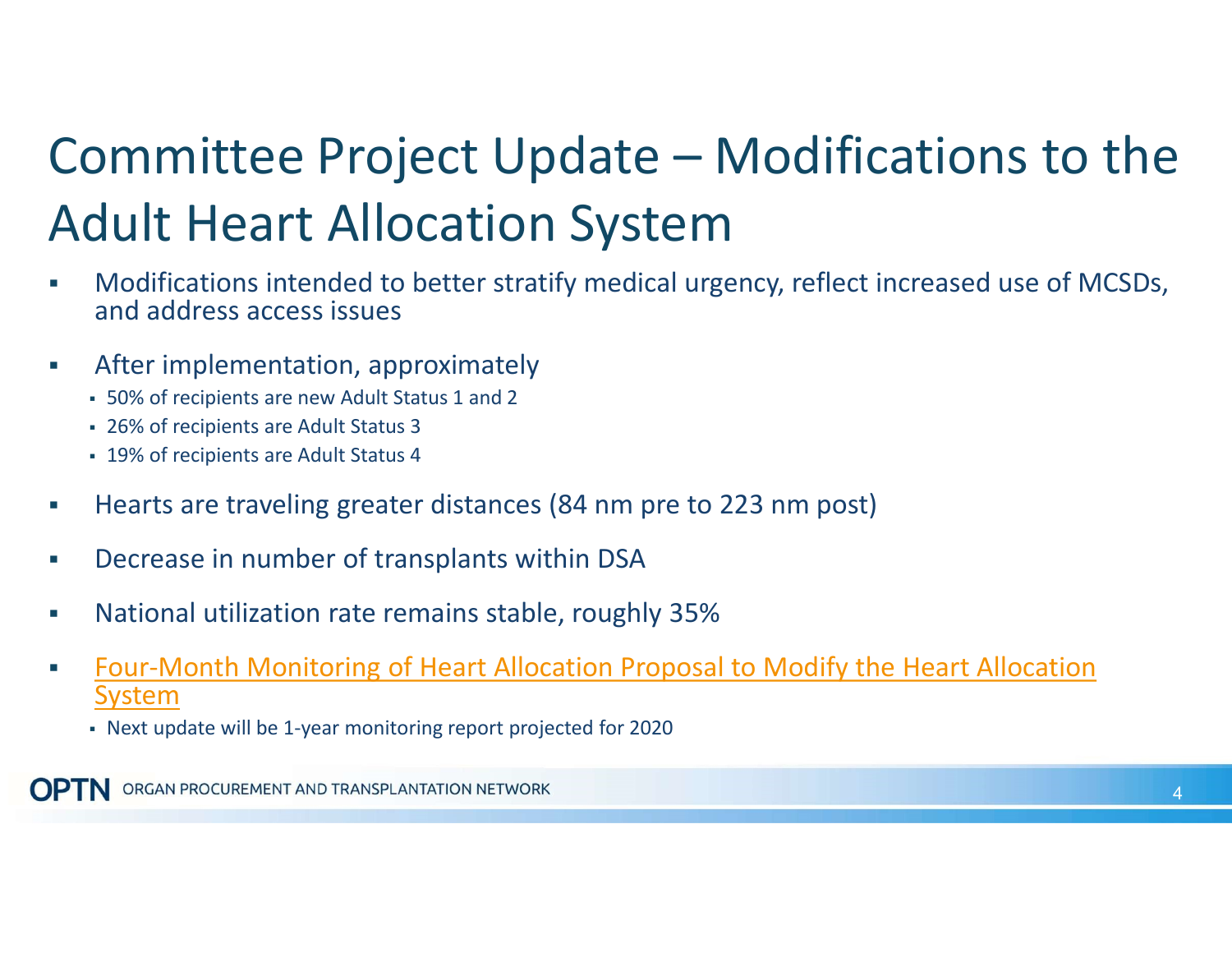## Committee Project Update – Perfusion Data Collection Monitoring

- **Use of perfusion is growing rapidly**
- Usage tripled since 2015 (1.7% to 6.3%)
- **Perfusion is used nationwide**
- **Perfusion information** 
	- Next update of data collection monitoring report is projected for 2020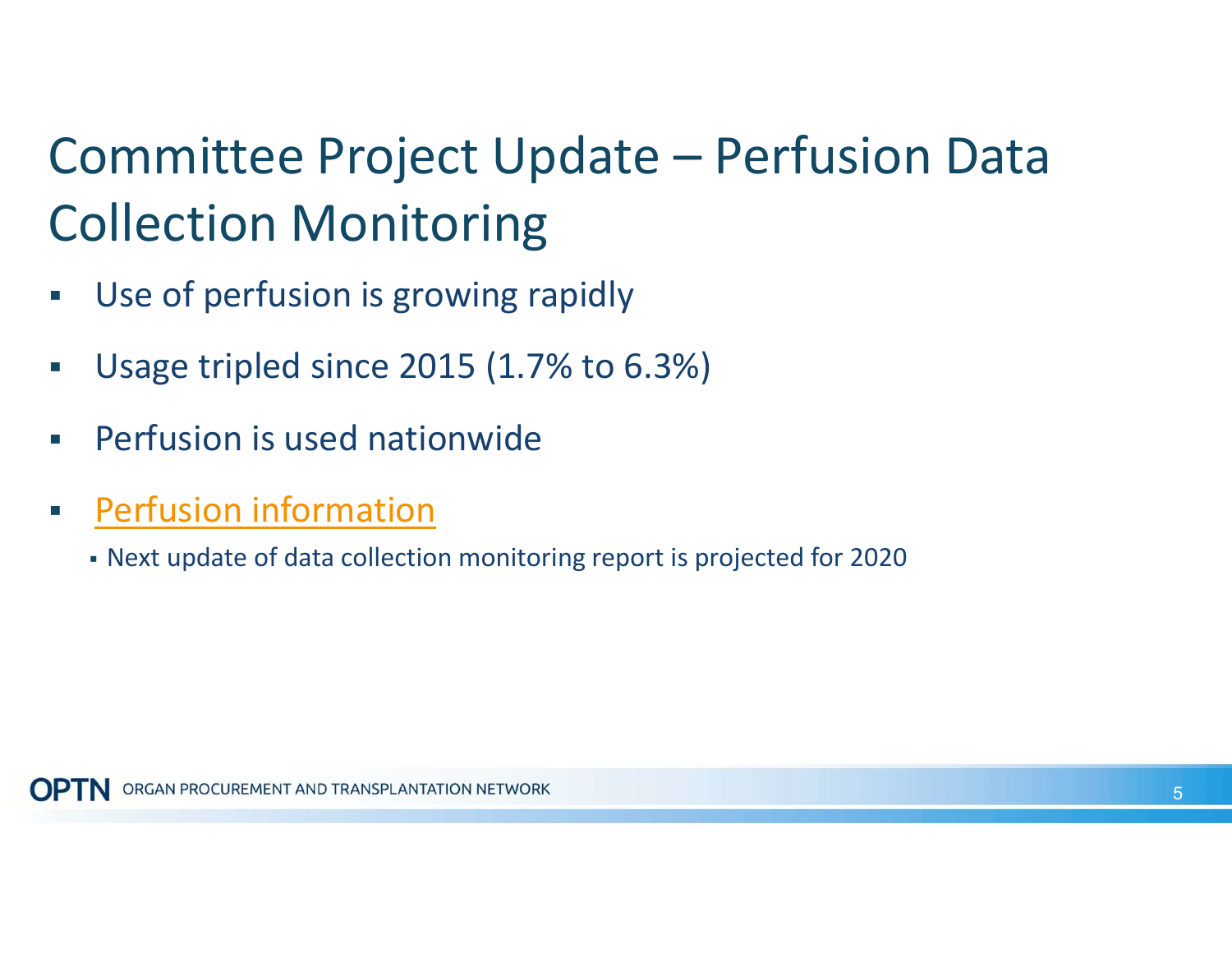#### Committee Project Updates

- Adult Heart Allocation Policy Clarifications: What policies are unclear or do you feel should be changed, and why?
- **Previously identified issues being addresses** 
	- Clarifying requirements for when criteria must be met
	- **Inconsistent definition of extension criteria**
	- Clarifying when the date validation should occur for Policy [6.1.D.ii](https://6.1.D.ii): Inotropes without Hemodynamic Monitoring